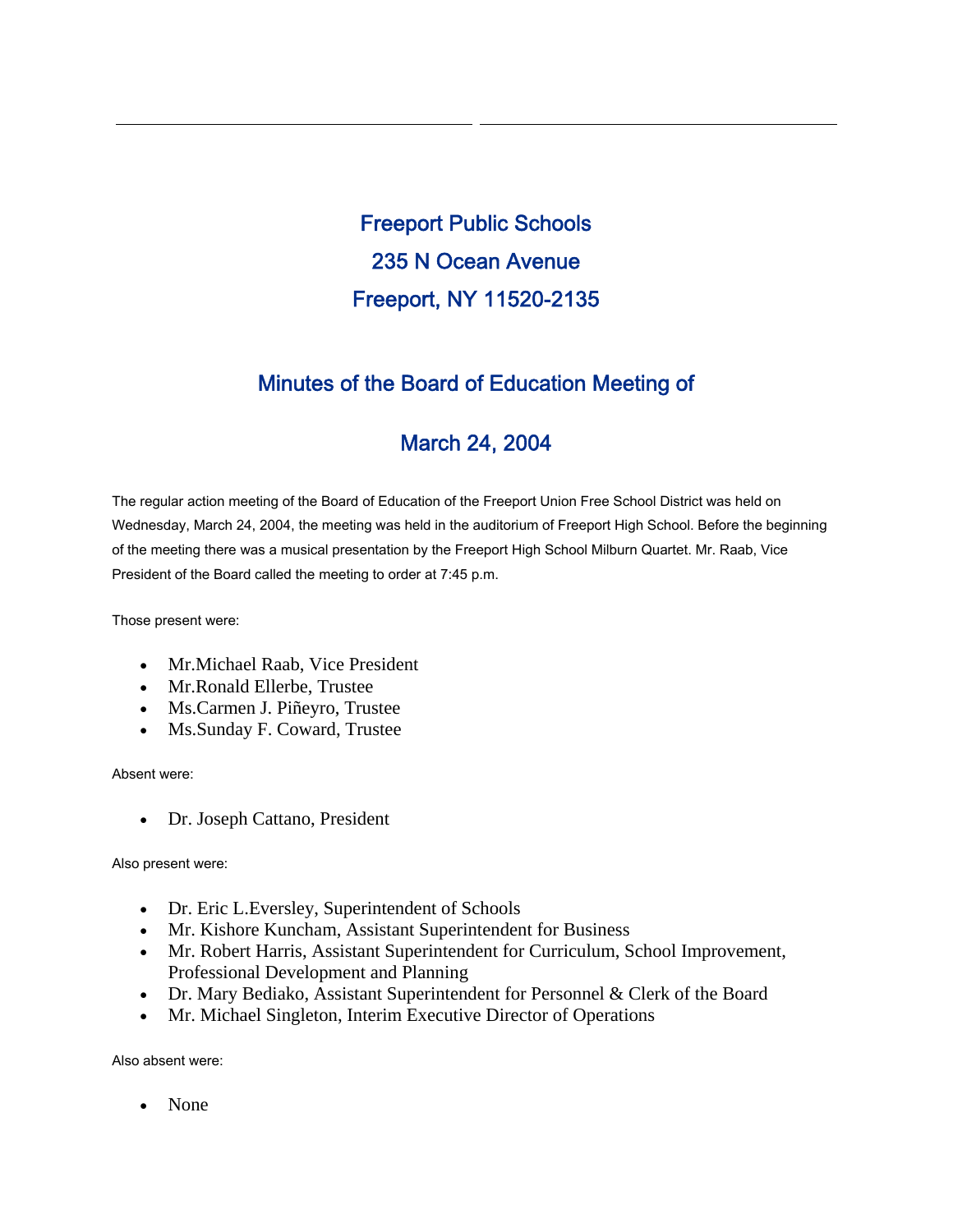The number of people in the audience at the opening of the meeting was more than 50.

## **Superintendent's Report**

The Superintendent of Schools, Dr.Eric Eversley introduced Mr. Raymond Johnson, Assistant Principal at Freeport High School. Mr. Johnson then introduced Major Moore, one of the instructors of the Naval Science JROTC program. The Cadets of the JROTC presented the colors and led in the pledge of allegiance. The cadets then performed a precision drill for the Board and public.

The Freeport High School top math students, the "Mathletes", were introduced with their coach, Mr. Peter Bruzzo. Mr.Bruzzo announced some of the recent accomplishments at county, state and national-level competitions. Two of the students are in the top five percent of the nation's math students.

Dr. Eric Eversley, Superintendent of Schools, thanked everyone for their wonderful presentations. The Superintendent announced that the Freeport High

School Football Team and coaches, were honored earlier in the evening at the Freeport Recreation Center.

He also spoke about the Second Annual Early College Awareness event, which took place on March 27, 2004. The event was a great success.

Dr. Eversley then introduced Mr. Robert Harris, Assistant Superintendent for Curriculum, School Improvement, Professional Development and Planning. Mr. Harris presented the School Report Card.

## Board Discussion

The Board had a brief discussion on the issue of student membership on the Board of Education. The Board decided on a compromise idea proposed by the Superintendent, Dr. Eversley, to postpone for one year having a student as a member of the Board, in favor of inviting the Freeport High School student body President to present a report each month on events and issues at the school.

#### Board of Education Committee Reports

The Board heard from its Legislative Committee Chairman Ronald Ellerbe. Mr. Ellerbe presented a report from the Campaign for Fiscal Equity's Sound Basic Education Task Force, that offers a preliminary proposal to reform how local school districts receive financing.

### Questions from the Public

The public was then given the opportunity to address the Board of Education. Each speaker was allowed to address the Board for six minutes. The Board and administration addressed the comments from the public.

# **Items for Action**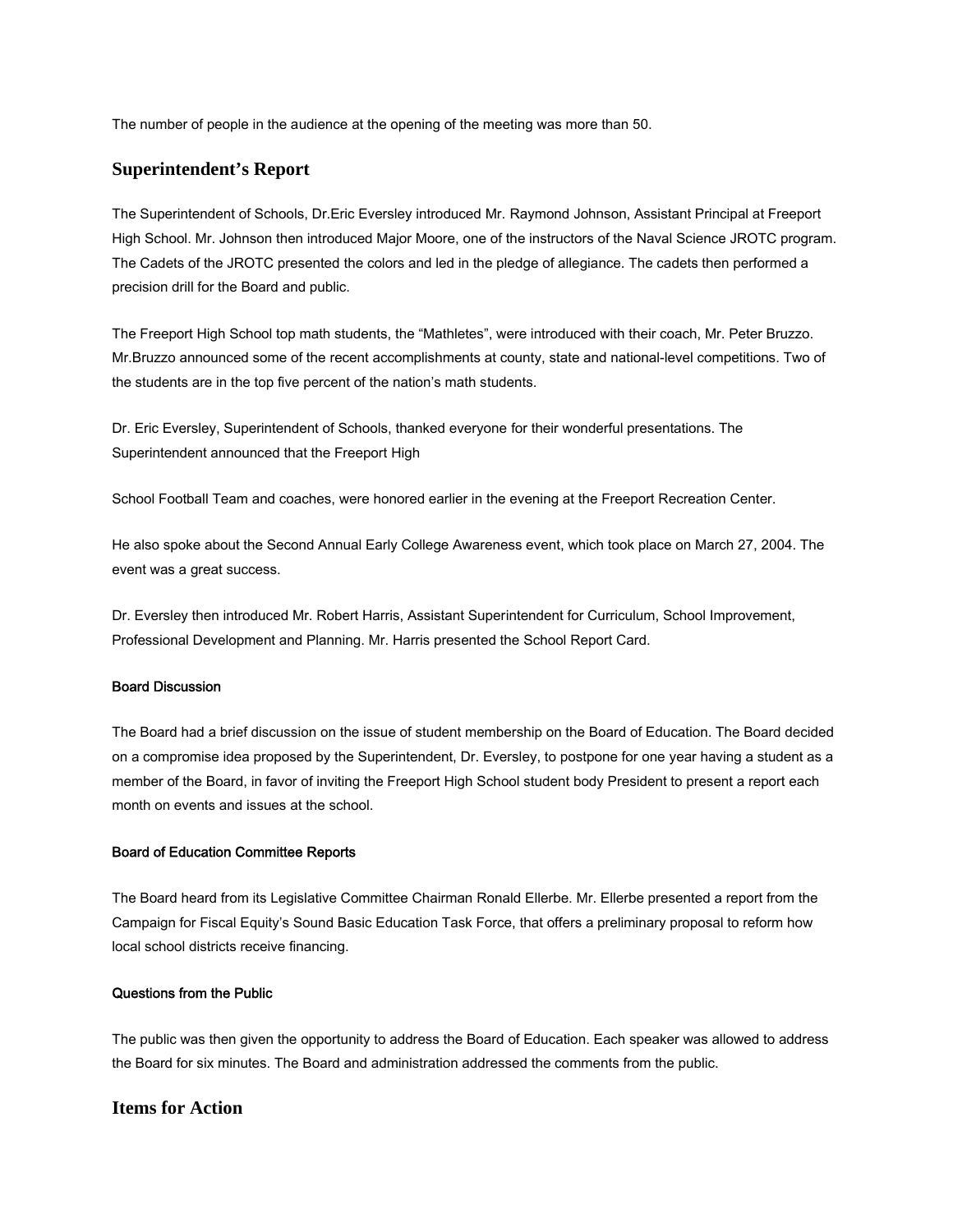On a motion by Ms. Piñeyro and a second by Ms. Coward the following items, on a consent agenda, were approved unanimously.

The vote was; Coward, Ellerbe, Piñeyro and Raab.

## Acceptance of the Minutes

Resolved that the Board of Education hereby accepts the minutes of the following meetings as written:

February 4, 2004 ; February 11, 2004 ; February 23, 2004 ; February 25, 2004

## Leave of Absence

Resolved that the Board hereby grants a request for leave as listed in the following:

- **Lisa Dais** , Guidance Counselor, effective February 2, 2004 through March 5, 2005, for health reasons.
- **Mirna Y.Zielke-Garcia** , Elementary ESL Teacher, effective March 22, 2004 through March 26, 2004, for FMLA.
- **Theresa Logatto** , full-time Teaching Assistant, extension of a leave through March 10, 2004.
- **Lina Rivera-Santana** , Special Education Teacher, effective March 8, 2004 through June 30, 2004 for childcare.
- **Lynda Bouyer** , Security Aide, effective February 25, 2004 through April 1, 2004, for health reasons.
- **Amanda Rodney** , full time Teacher Assistant, effective February 23, 2004 through June 30, 2004 for childcare.
- **Victoria Teshin-Anderson** , Elementary Teacher, effective March 31, 2004 through May 3, 2004, under FMLA.
- **Cheryl Johnson** , Elementary Teacher, effective September 1, 2004 through June 30, 2005, for childcare.

# Change of Status

Resolved that the Board of Education for the Freeport Union Free School District hereby grants a request for a change of status as listed in the following:

- **Debra Gul** , from part-time Teaching Assistant to full-time Teaching Assistant, this is a probationary appointment effective March 8, 2004 through March 7, 2007. Compensation will be \$14,237.84. Assignment: Dodd.
- **Ferri Yedin** , full-time Teaching Assistant, leave replacement, extension of the contract to reflect a new ending date of June 30, 2004.
- **Donna Bailey** , from part-time Teaching Assistant to full-time Teaching Assistant, this is a probationary appointment effective March 2, 2004 through March 1, 2007. Compensation will be \$12,073.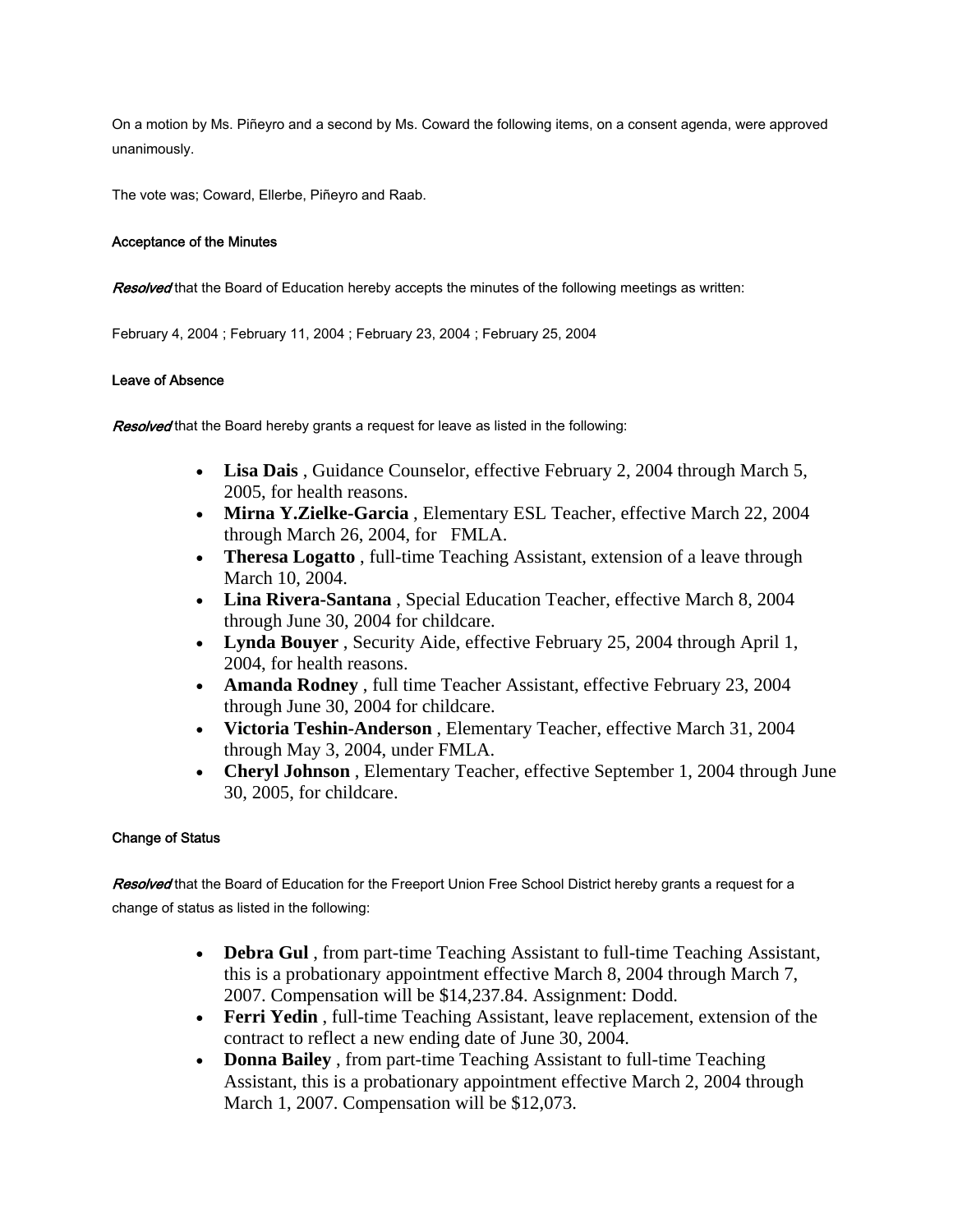# Resignation of Staff

Resolved that the Board of Education of the Freeport Union Free School District hereby accepts the letter(s) of resignation from the following staff members as listed:

- **Stephen V.Michael** , Security Aide, effective February 20, 2004.
- **Karen Lee Dorn** , full-time Teaching Assistant, effective March 1, 2004.
- **Rhunette Ferguson** , School Nurse Teacher, effective September 1, 2004.
- **Luis Medina** , 10 Month Cleaner, effective March 7, 2004.
- **Jason Rivera**, Security, effective April 4, 2004.

# **Retirement of Staff**

Resolved that the Board of Education of the Freeport Union Free School District hereby accepts the letter(s) of resignation for the purpose of retirement from the following staff member as listed:

- **Brenda Leotaud** , Home and Careers Teacher, effective June 30, 2004 after serving the children of Freeport for more than 33 years.
- **Nicholas Agostinacchio** , Guidance Counselor, effective July 1, 2004, after serving the children of Freeport for more than 32 years.
- **Jelain Hubbard** , Principal, effective June 30, 2004, after serving the children of Freeport for more than thirty years.
- **Carol Lemons** , Special Education Teacher, effective June 30, 2004, after serving the children of Freeport for more than 16 years.
- **Fredric Hertzberg** , Assistant Principal, effective July 1, 2004, after serving the children of Freeport for more than 33 years.
- **Eric Styles** , Science Teacher, effective June 30, 2004 , , after serving the children of Freeport for more than 33 years.
- **John Wondrasch** , Technology Teacher, effective June 30, 2004, after serving the children of Freeport for more than 23 years.
- **Joseph Mayer** , Science Teacher, effective June 30, 2004, after serving the children of Freeport for more than 33 years.
- **Mark Stine** , Director of Pupil Personnel, effective June 30, 2004, after serving the children of Freeport for more than 5 years.
- **Sheron Habif**, Music Teacher, effective June 30, 2004, after serving the children of Freeport for more than 38 years.
- **Rochelle Schweiger** , Elementary Teacher, effective June 30, 2004, after serving the children of Freeport for more than 37 years.
- **Jeanmarie DiNoto** , ESL Teacher, effective July 1, 2004, after serving the children of Freeport for more than 13 years.
- **Abbie Horn** , ESL Teacher, effective June 30, 2004, after serving the children of Freeport for more than 15 years.
- **Karen Maier** , Elementary Teacher, effective June 30, 2004, after serving the children of Freeport for more than 18 years.
- **Leon Schmorhun** , Music Teacher, effective June 30, 2004, after serving the children of Freeport for more than 32 years.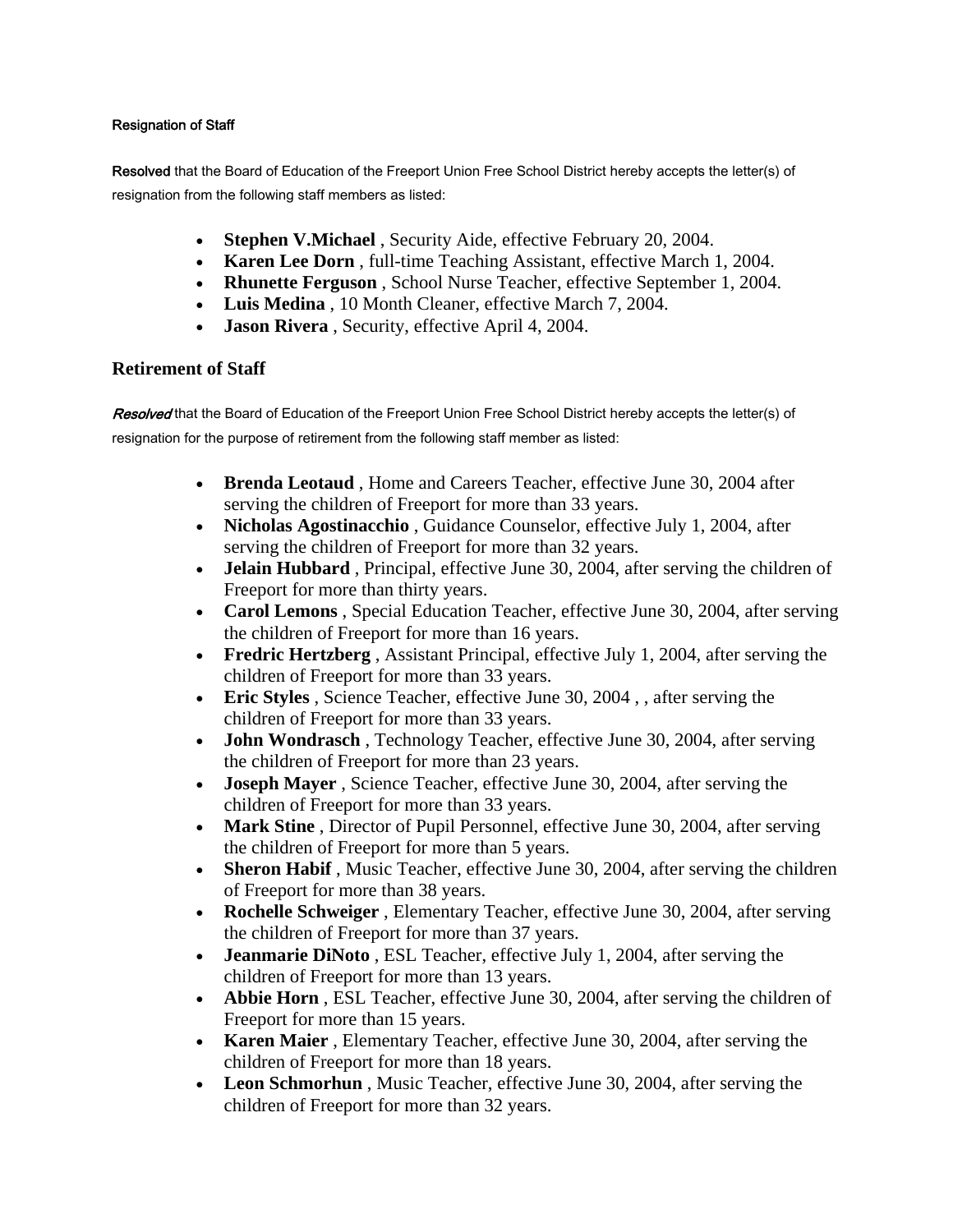- **William Watson** , Art Teacher, effective June 30, 2004, after serving the children of Freeport for more that 35 years.
- **Joyce Fischer** , Elementary Teacher, effective June 30, 2004, after serving the children of Freeport for more that 36 years.
- **Lillian Guttman** , Social Studies Teacher, effective June 30, 2004, after serving the children of Freeport for more that 37 years.
- **Donald Gatta** , Social Studies Teacher, effective June 30, 2004, after serving the children of Freeport for more that 32 years.
- **Nicholas Badame** , Elementary Teacher, effective June 30, 2004, after serving the children of Freeport for more than 32 years.
- **Lorraine Immoor** , Science Teacher, effective June 30, 2004, after serving the children of Freeport for more than 16 Years.

# *Appointment of Staff Report*

# Civil Service Category Appointments

Resolved that the Board of Education hereby appoints the individuals as listed in the following Appointment of Staff Report - Civil Service, in accordance with Civil Service Rules and Regulation:

- **Luis A.Medina,** 12 Month Cleaner, (new) probationary appointment effective March 8, 2004 for a period of 26 weeks upon Civil Service approval. Compensation will be according to the Custodial Unit Salary Schedule on step 1 at \$27,143. Assignment: Atkinson/Administration.
- **Michael Fromick** , Groundskeeper, a probationary appointment effective March 3, 2004 for a period of 26 weeks upon Civil Service approval. Compensation will be according to the Custodial Unit Salary Schedule at \$31,443. Assignment: Districtwide.
- **Jason Rivera** , Cleaner (10 Month), (replacing Luis Medina, resigned) a probationary appointment effective April 5, 2004 for a period of 26 weeks upon Civil Service approval. Compensation will be according to the Custodial Salary Schedule on step 1 at \$15,571. Assignment: New Visions.

# **Acceptance of the Minutes on the Committees on Special Education and Preschool Special Education**

Resolved that the Board of Education hereby accepts the minutes of the meetings of the committees on special education and preschool special education for the following dates:

• February 26, 2004; February 27, 2004; March 3, 2004; March 4, 2004; March 5, 2004; March 8, 2004 ; March 9, 2004 ; March 10, 2004 ; March 11, 2004 ; March 12, 2004 ; March 16, 2004 ; March 17, 2004 .

# **Acceptance of Gifts**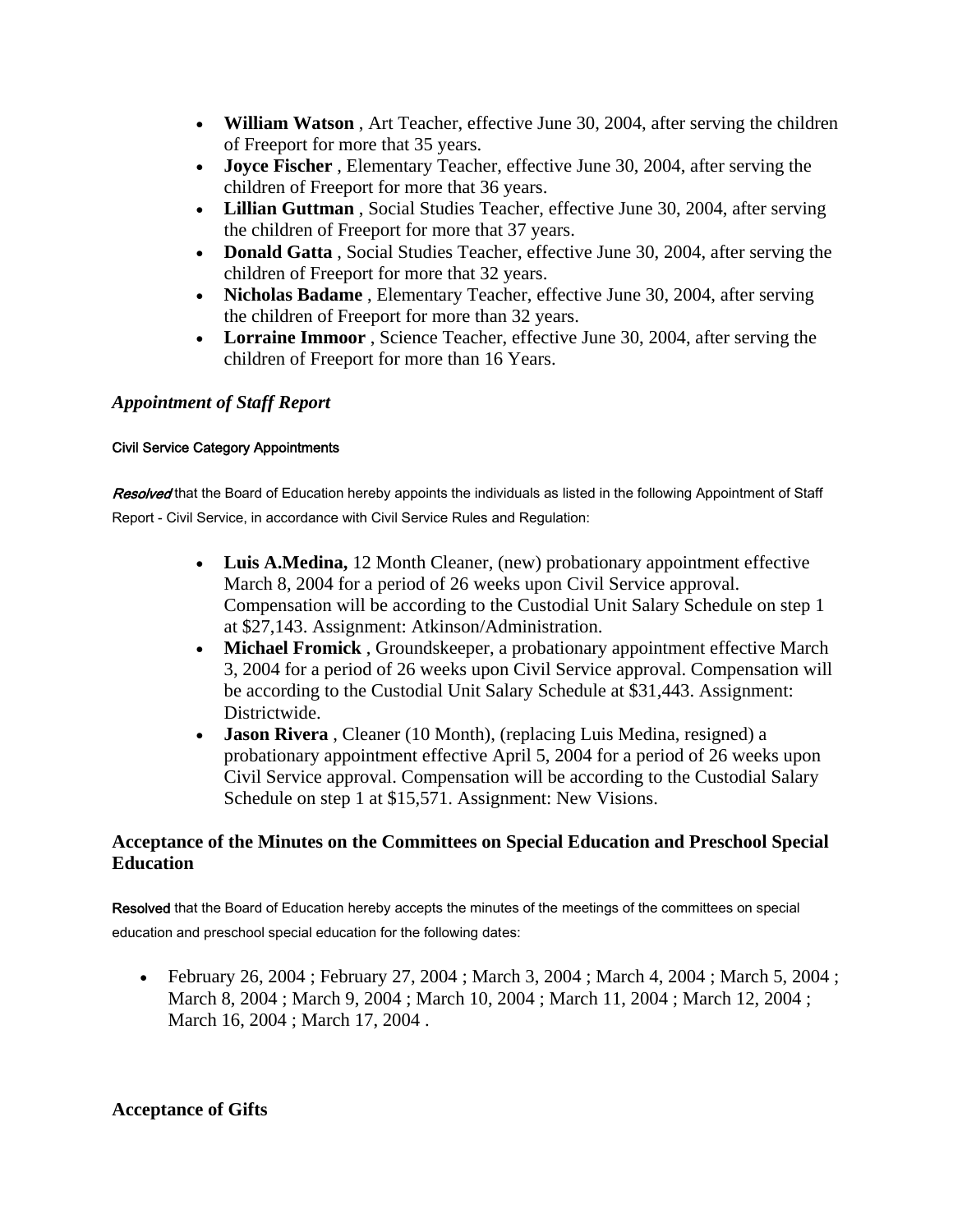Be it Resolved by the Board of Education of the Freeport Union Free School District that a scholarship in memory of Judge Patricia D.Collins be established in her name.

This scholarship shall be known as:

#### The Judge Patricia D.Collins Memorial Scholarship Award.

The scholarship is given in loving memory of Judge Patricia D.Collins, a longtime resident of Freeport, who made significant contributions to Freeport, Nassau County and New York State as a lawyer, judge and citizen.

This scholarship shall be awarded annually in the amount of \$250.00 to a graduating senior, who by hard work has overcome economic and language barriers to achieve academic success.

Be it also Resolved by the Board of Education of the Freeport Union Free School District hereby accepts, with gratitude, a donation of \$100 from Vincente Jewelers to be used for the Early College Awareness Day.

Be it also Resolved by the Board of Education of the Freeport Union Free School District hereby accepts, with gratitude, a donation of \$500 from North Fork Bank to be used for the Early College Awareness Day.

Be it also Resolved by the Board of Education of the Freeport Union Free School District that a scholarship in memory of Eddie Tonkowich Memorial Scholarship be established in his name.

This scholarship shall be known as:

#### The Eddie Tonkowich Memorial Scholarship Award.

This scholarship shall be awarded annually in the amount of \$250.00 to a graduating senior, who must demonstrate a passion for fishing and is continuing with their education. The student that is chosen should be considering a marine related career.

## Executive Session

At 9:45 p.m. , a motion was made by Mr.Raab to go into Executive Session to discuss two matters of Personnel and one Student matter. The motion was seconded by Ms.Coward and the motion passed.

The vote was: Coward, Ellerbe, Piñeyro and Raab.

At 11:09 p.m., on a motion by Ms.Piñeyro and a second Mr.Ellerbe, the Board returned to open session. The vote was: Coward, Ellerbe, Piñeyro and Raab.

## Adjournment